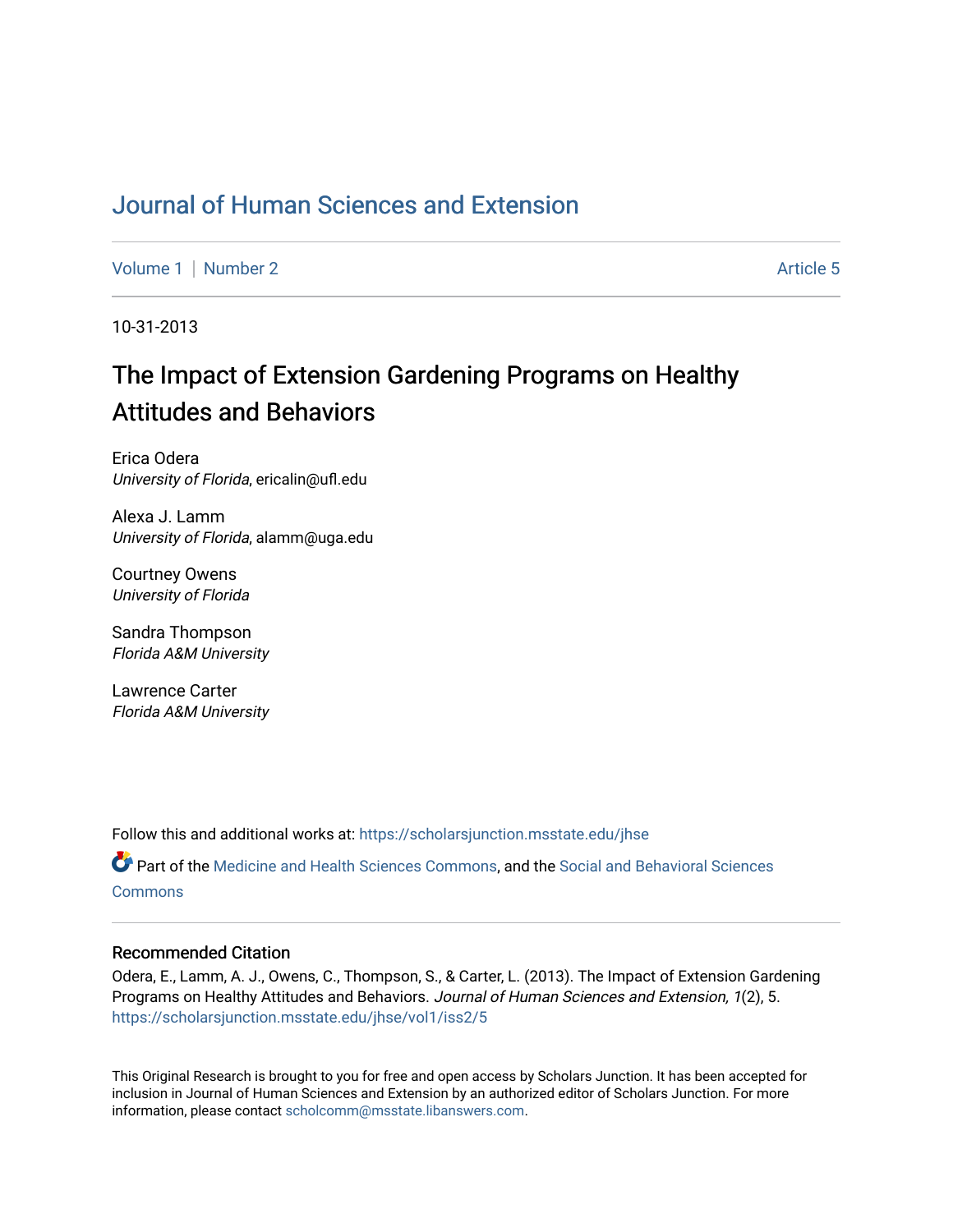## **The Impact of Extension Gardening Programs on Healthy Attitudes and Behaviors**

**Erica Odera Alexa J. Lamm Courtney Owens** *University of Florida*

**Sandra Thompson Lawrence Carter** *Florida A&M University*

*Gardening programs have been increasing in popularity since 1995 when California enacted legislation with the goal of putting a garden in every school. Research has shown positive benefits of gardening programs include increasing a child's academic skills, environmental awareness, and social skills, but little is known about their impact on healthy attitudes and behaviors. Considering childhood obesity rates are rapidly increasing, understanding how educational programs, such as gardening, can impact health has become important. The purpose of this study was to assess the impact Extension gardening programs had on participants' healthy attitudes and behaviors. Using a pretest/posttest research design with a control group, the researchers found that only slight changes were occurring in participants' attitudes and behaviors. However, when staff member open-ended responses were reviewed qualitatively, it was found that more is occurring within the program than was uncovered by the quantitative instrument. Recommendations for enhancing the school-based garden program as a result of the findings included teaching participants how to prepare and eat the vegetables they have produced in the garden, increasing instruction on how gardening is a physical activity, and including journaling about the nutritional values of fruits and vegetables to develop positive attitudes about health.* 

*Keywords:* Extension, youth, gardening, health

School-based gardening programs have historical roots and are believed to impact students in many ways (Hillison, 1998). Nationally, the implementation of school gardens has been on the rise since 1995 when California enacted legislation with the goal of putting a garden in every school (California Department of Education, 2007). Since then, other states have also created school gardening programs, many run by Extension programs. These programs incorporate hands-on gardening on the school grounds either during or directly after the school day.

Direct correspondence to: Erica Odera at ericalin@ufl.edu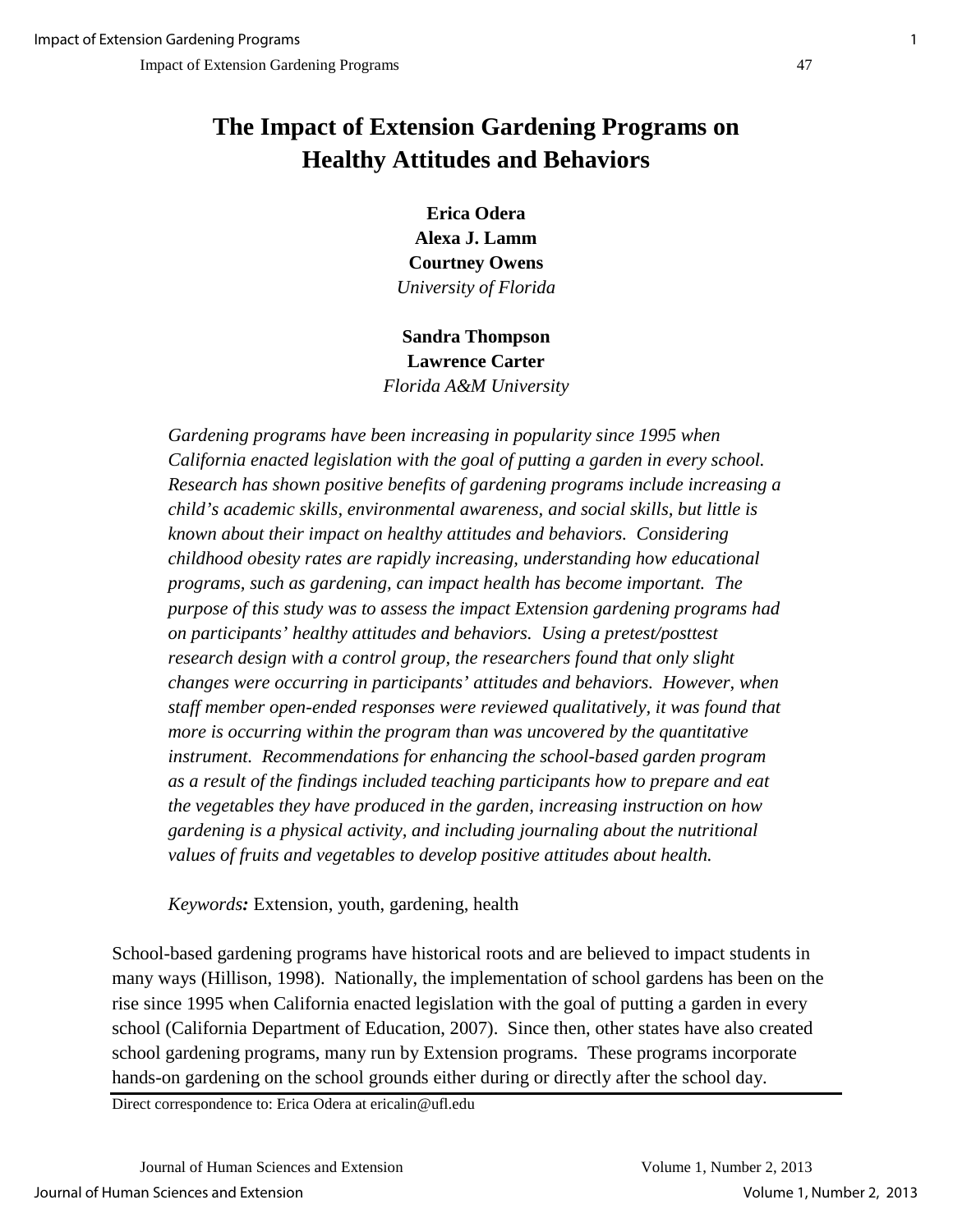Gardening programs are believed to have many positive impacts on students. Recent research has shown some of the positive benefits of school gardening programs include increasing children's academic skills, environmental awareness, and social skills (Armstrong, 2000; Blair, 2009; Ozer, 2007; Pigg, Waliczek, & Zajicek, 2006). In addition, school gardening programs increase students' knowledge of how food is produced, which may be of particular importance to young students with limited knowledge of the origins of food production (Hess & Trexler, 2011).

School gardens have also been shown to increase a child's healthy attitudes and behaviors, including their willingness to taste, and consequently eat, different types of vegetables (Beckman & Smith, 2008; Hermann et al., 2006; McAleese & Rankin, 2007). Morris, Neustadter, and Zidenberg-Cherr (2001) found that first grade students who participated in a school gardening project were more likely to taste different vegetables when compared to students who had not participated. A similar study found older children in fourth to sixth grade reported being more interested in trying new vegetables after participating in a school gardening program (Heim, Stang, & Ireland, 2009). Gardening programs also provide a venue for physical activity, as the students spend time outside engaged in planting, weeding, and harvesting (Ratcliffe, Merrigan, Rogers, & Goldberg, 2011).

Since they encourage healthy choices, school-based garden programs may assist in the battle against childhood obesity. Current childhood obesity rates are about 17% for children from ages 2-19 (Ogden & Carroll, 2010). This is a major concern because overweight or obese children are at a much higher risk for many complications, such as high blood pressure, type 2 diabetes, breathing difficulties, and joint problems (Freedman, Mei, Srinivasan, Berenson, & Dietz, 2007; Han, Lawlor, & Kimm, 2010; Sutherland, 2008; Whitlock, Williams, Gold, Smith, & Shipman, 2005). In addition, being overweight or obese as a child also increases the risk of being so as an adult (Biro & Wien, 2010; Serdula et al., 1993; Whitaker, Wright, Pepe, Seidel, & Dietz, 1997). Those most likely to be overweight and/or obese often come from economically disadvantaged backgrounds and are overrepresented by racial minorities. Hispanic boys and African American girls have the highest rates amongst their gendered groups (Ogden  $& Carroll, 2010$ ). Therefore, this group is of special concern and may benefit the most from school gardening programs.

## **Theoretical Framework**

The theoretical framework for this study was Social Cognitive Theory (SCT; Bandura, 1986). SCT explains individuals' behavioral patterns as a function of their environmental influences, personal attributes, and behavior, with feedback from each aspect affecting all the others (Bandura, 1986). Personal attributes include one's attitudes and knowledge. Environmental factors include situations external to an individual that can influence him/her in some way. Behavioral factors are how an individual acts in a specific situation. Past research has used SCT to understand children's vegetable consumption behavior (Perry et al., 1990; Reynolds, Hinton,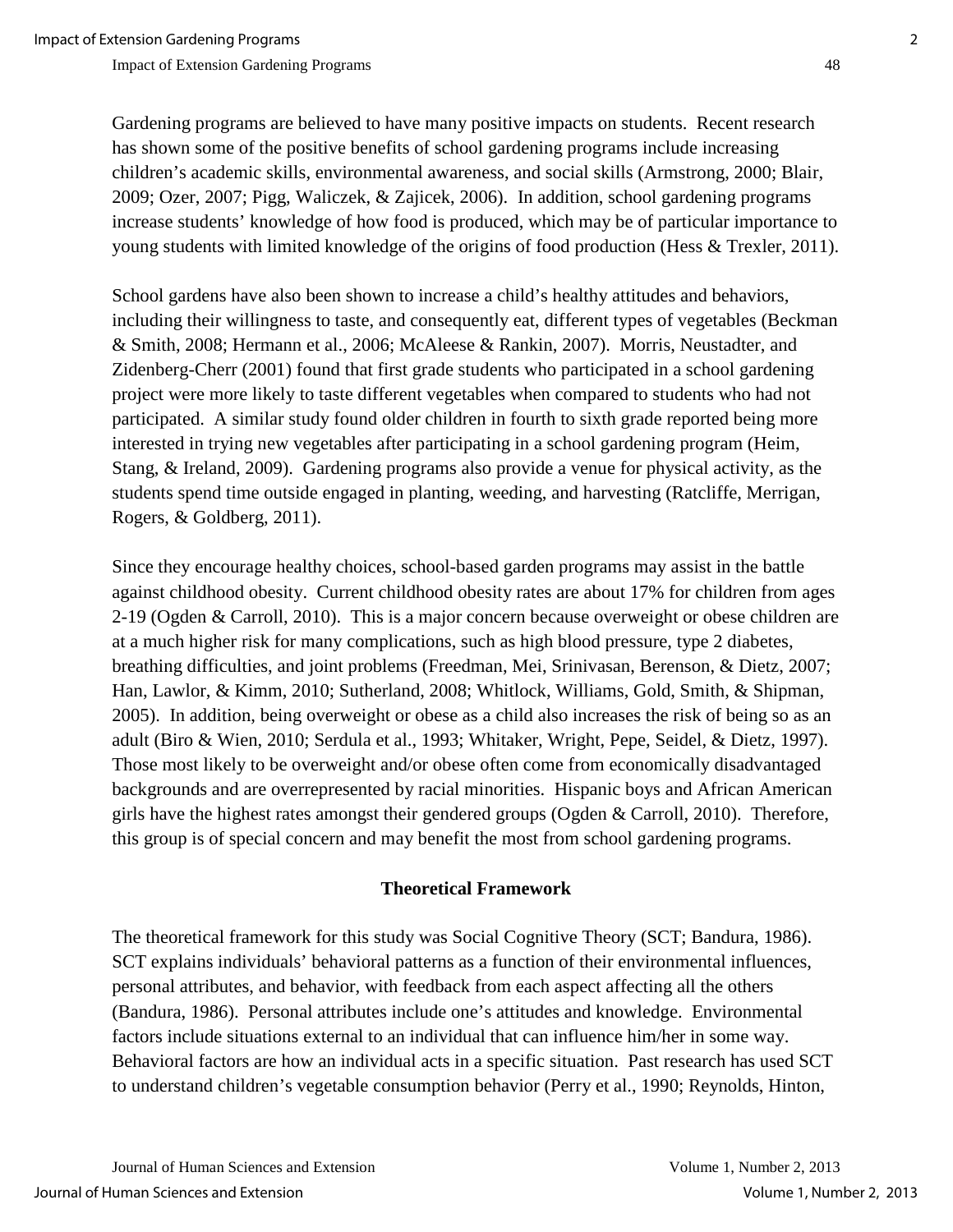Shewchuk, & Hickey, 1999) and has been recommended in nutrition education and interventions (Glanz & Eriksen, 1993; Perry et al., 1990; Sims, 1987). More recently, it has been used as the foundation for developing an understanding of the impacts of school-based gardening interventions (Ratcliffe, 2007; Ratcliffe et al., 2011).

This study's theoretical framework borrows from Ratcliffe's (2007) descriptions of SCT constructs related to school gardening and environmental awareness and have been adjusted for this study, which focuses specifically on health-related attitudes and behaviors (See Figure 1).

 *Figure 1. SCT Constructs and Relationship with School Gardening and Health*



In the case of school gardening and its impact on health, students' personal attributes are their attitudes towards health, nutritious eating, and physical activity, along with their knowledge base surrounding those subjects. The environmental factors include the hands-on gardening experience, the opportunity to engage in healthy behavior (such as physical activity involved in gardening or consuming the vegetables when harvested), and any health behaviors the students see displayed by adults and their classmates. These environmental and personal factors will then lead to increased healthy eating and physical activity, which is the behavioral goal. The process of these interactions is cyclical and self-sustaining. As more students engage in healthy behaviors, younger students will see these behaviors modeled more often, and the attitudes towards being healthy will improve and normalize with time.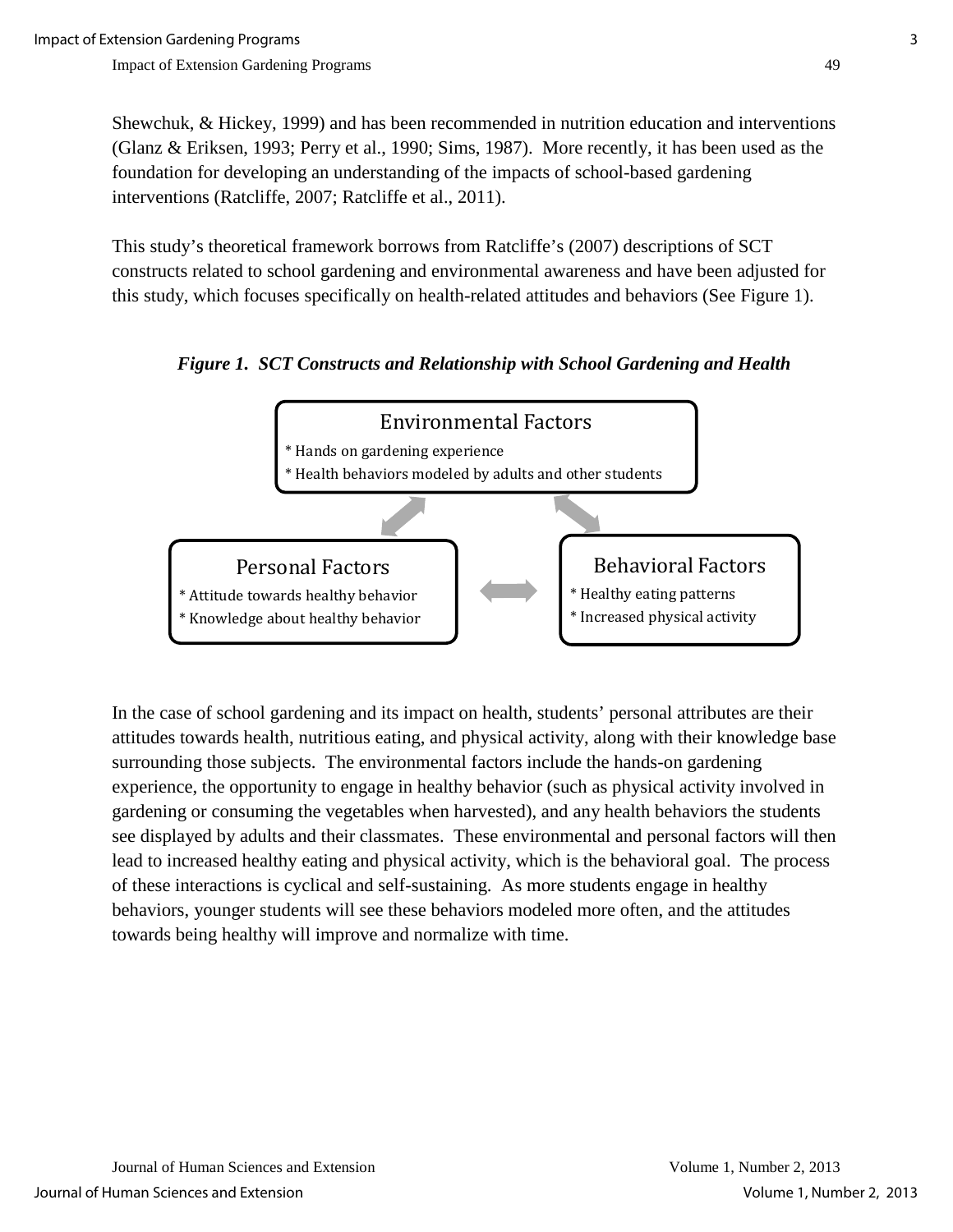## **Purpose and Research Questions**

The purpose of this study was to assess the impact of a school-based gardening project on participants' healthy attitudes and behaviors. The purpose was guided by the following research questions:

- 1. What are the health attitudes and behaviors of participants prior to and after a schoolbased gardening project?
- 2. Do health attitudes and behaviors of participants change as a result of participating in a school-based gardening project?
- 3. Do the health attitude or behavior changes associated with participation differ across age, gender, and site location?
- 4. What are the perceptions of staff regarding the intervention and the health attitudes and behaviors of the participants?

## **Methods**

This study used a pretest/posttest survey research design with a control group along with an open-ended staff assessment to answer the research questions.

## **Participant Survey**

A survey instrument was designed and disseminated in written form to participants at four program sites. A control group consisting of a class of students who were of comparable age, grade, and other demographics to students engaged in the gardening project were also given the survey instrument before and after the program. A control group was used to ensure any notable changes were due to the program and not confounding factors, such as typical classroom education throughout the year.

The survey included 53 questions about the gardening project participants' attitudes, knowledge, and behaviors associated with specific gardening-related topics. Of the 53 questions, six focused on healthy behaviors and attitudes and were used in this study. An instrument previously developed by Ratcliffe (2007), and found to be valid and reliable, was used as the foundation. Questions were phrased as statements with a five-point Likert-type scale with  $1 = Never$ ,  $2 =$ *Occasionally*, 3 = *Sometimes*, 4 = *Most of the Time*, 5 = *Always*. The "Attitude towards Health" and the "Preference towards Healthy Food" index each included three questions. Scores within each area were combined and averaged to create overall index scores. Prior to use, a panel of experts specializing in survey design for young audiences, school-based gardening techniques, and health attitudes and behaviors reviewed the instruments to ensure validity.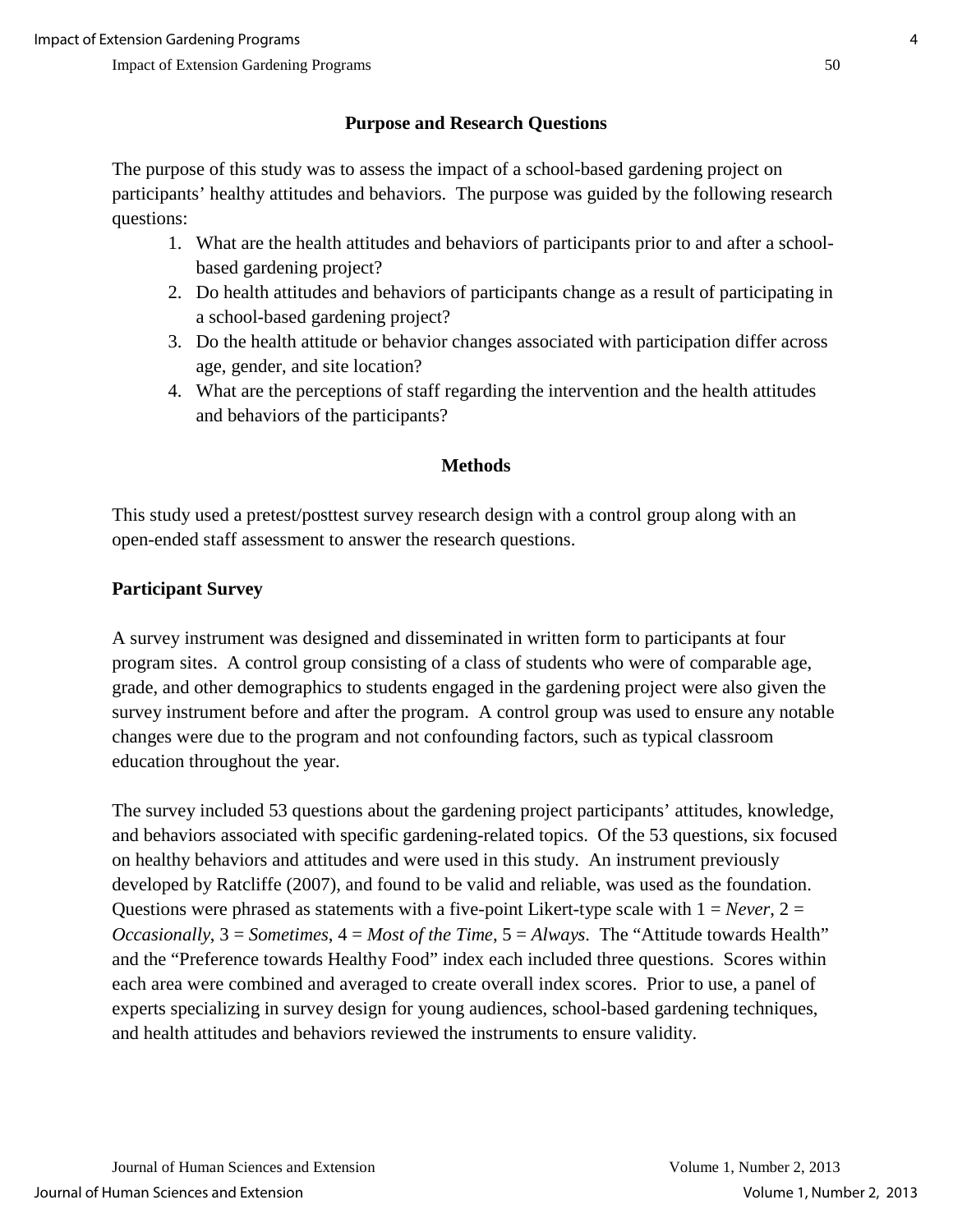The survey instrument was administrated as a pretest one week before the participants engaged in the gardening project and as a posttest on the last day of the program. Both tests were administered in written form by the program staff.

Descriptive and inferential statistics were used to analyze the data in SPSS. Descriptive statistics were used to describe attitude and behavior levels before and after the gardening project. Dependent *t*-tests were conducted to assess whether changes in before and after scores were statistically significant. Cross tabulations were conducted to determine whether participant changes differed based upon age, gender, and site location. Last, an Analysis of Covariance (ANCOVA) was used to assess whether differences in scores were related to whether or not the participant was in the control or experimental group. A significance level of .05 was established *a priori*.

### **Project Site Description and Implementation**

The Extension program used three schools and a community-based site, all located in the Florida Panhandle. Sites were chosen for four main reasons: (1) high levels of local poverty, (2) Title 1 designation, (3) high levels of free and reduced lunch recipients, and (4) site administrative support in hosting the gardening project and activities. Two sites were located at elementary schools, one was an afterschool program serving elementary through middle school-aged children, and one was an afterschool program serving just middle school-aged children. Each site had its own coordinator that visited the site and provided instruction to the participants on managing the garden. Site coordinators followed a gardening curriculum to cover different topics throughout the program. The curriculum covered (a) the importance of agriculture, (b) what is a garden and how to keep a gardening journal, (c) importance of composting, (d) fertilizers and pesticide benefits for plants, (e) elements needed for plant growth, (f) climate change, and (g) nutrition. The program took place over one academic year, from September until May.

Participants engaged in the gardening project twice a week, except for the middle school site, which participated once every three weeks. The participants prepared the garden, chose vegetables, planted, weeded, watered, harvested, and either sold the produce to local residents or took the harvest home to their families. The participants learned about various plant/science topics, nutrition and health, and how to set and follow through with personal goals (see Table 1 for a description of the topics covered at each site). Keeping a gardening journal and giving a presentation to others about their gardening experiences were other planned activities.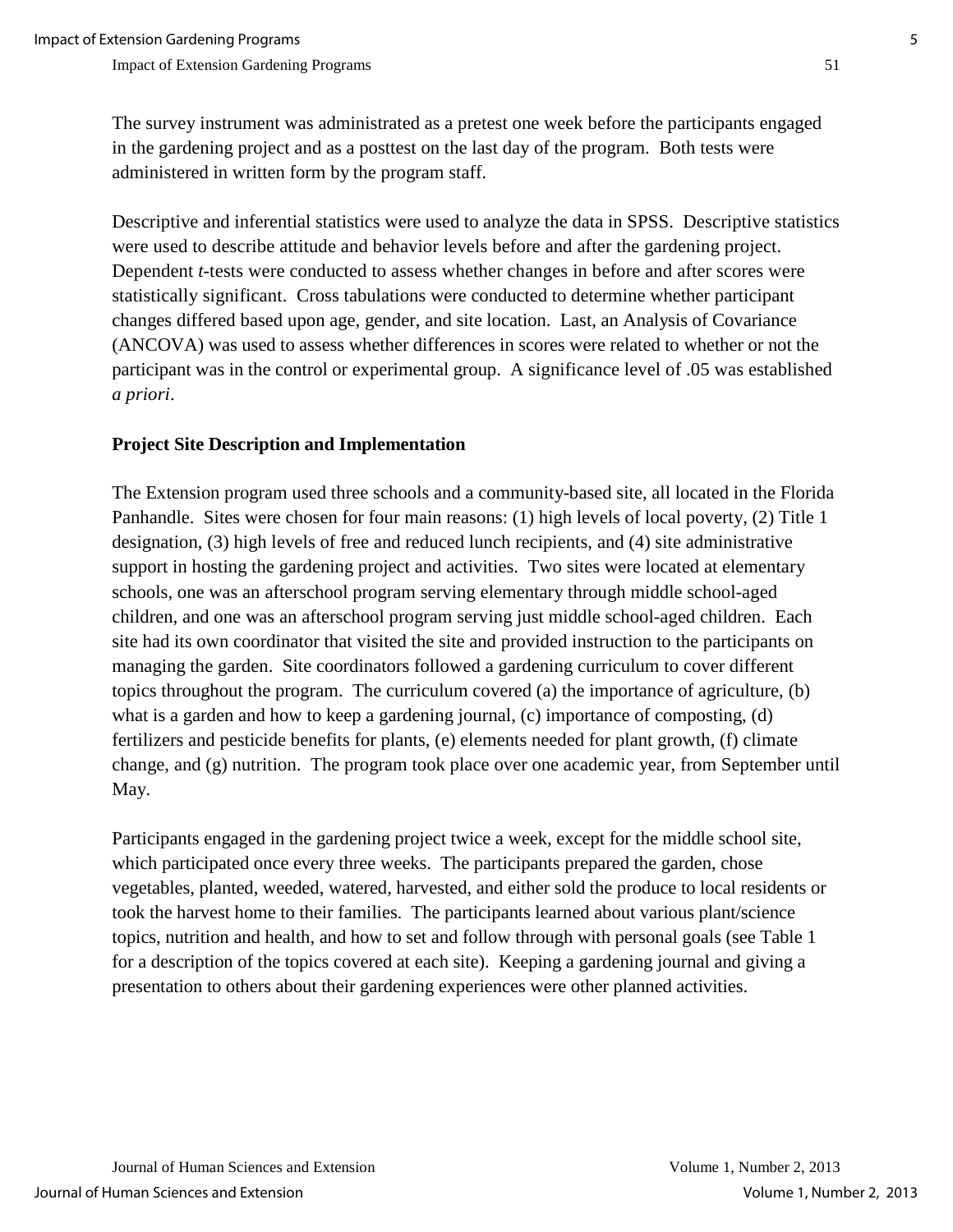| $\boldsymbol{\omega}$ iic $\boldsymbol{\omega}$ |                   |                   |               |                   |
|-------------------------------------------------|-------------------|-------------------|---------------|-------------------|
|                                                 | Site 1:           | Site 2:           | Site 3:       | Site 4:           |
|                                                 | <b>Community-</b> | <b>Elementary</b> | <b>Middle</b> | <b>Elementary</b> |
| <b>Topic</b>                                    | <b>Based</b>      | <b>School</b>     | <b>School</b> | <b>School</b>     |
| # of participants                               | 8                 | 22                | 5             | 36                |
| Age range                                       | $6-9$             | $9-12$            | $12 - 14$     | $10-12$           |
| Plant identification                            | J                 | $\checkmark$      | ✓             | $\checkmark$      |
| Plant classification                            |                   | ✓                 |               |                   |
| Plant physiology                                |                   | $\checkmark$      |               | $\checkmark$      |
| Plant life cycle                                |                   |                   |               |                   |
| Soil structure                                  |                   |                   |               |                   |
| Water cycle                                     |                   |                   |               |                   |
| <b>Nutrients</b>                                |                   |                   |               |                   |
| Photosynthesis                                  |                   | ノノノ               |               | ノノノ               |
| Harvesting strategies                           |                   |                   |               |                   |
| Following plant label<br>instructions           |                   |                   |               |                   |
| Nutrition/Health                                |                   | ✓✓                |               | ノノノノ              |
| <b>Communication skills</b>                     |                   |                   |               |                   |
| Goal setting                                    |                   | ✓✓                |               | ✓✓                |
| Acting responsibly                              |                   |                   |               |                   |

*Table 1. Demographics and Educational Topics Covered at Four School-based Gardening Sites* 

Note: ✓ indicates each time the associated topic was covered at the site.

#### **Participant Demographics**

The communities in which the gardening program took place had a higher than average poverty rate, ranging from 19.8% to 23.8%, when compared to the state average of 13.8% (U.S. Census Bureau, 2012). The eligibility levels for free and reduced lunches within the communities were also high, ranging from 43.4% to 81.7% (The Annie E. Casey Foundation, 2010). A total of 71 students participated in the Extension gardening program. The participants were primarily  $4<sup>th</sup>$ and  $5<sup>th</sup>$  grade students (85.5%) between the ages of 8-11 years old (83.1%) and predominately African American (74.6%). Demographics of the participants can be seen in Table 2 with a breakdown of age categories at each site listed in Table 1.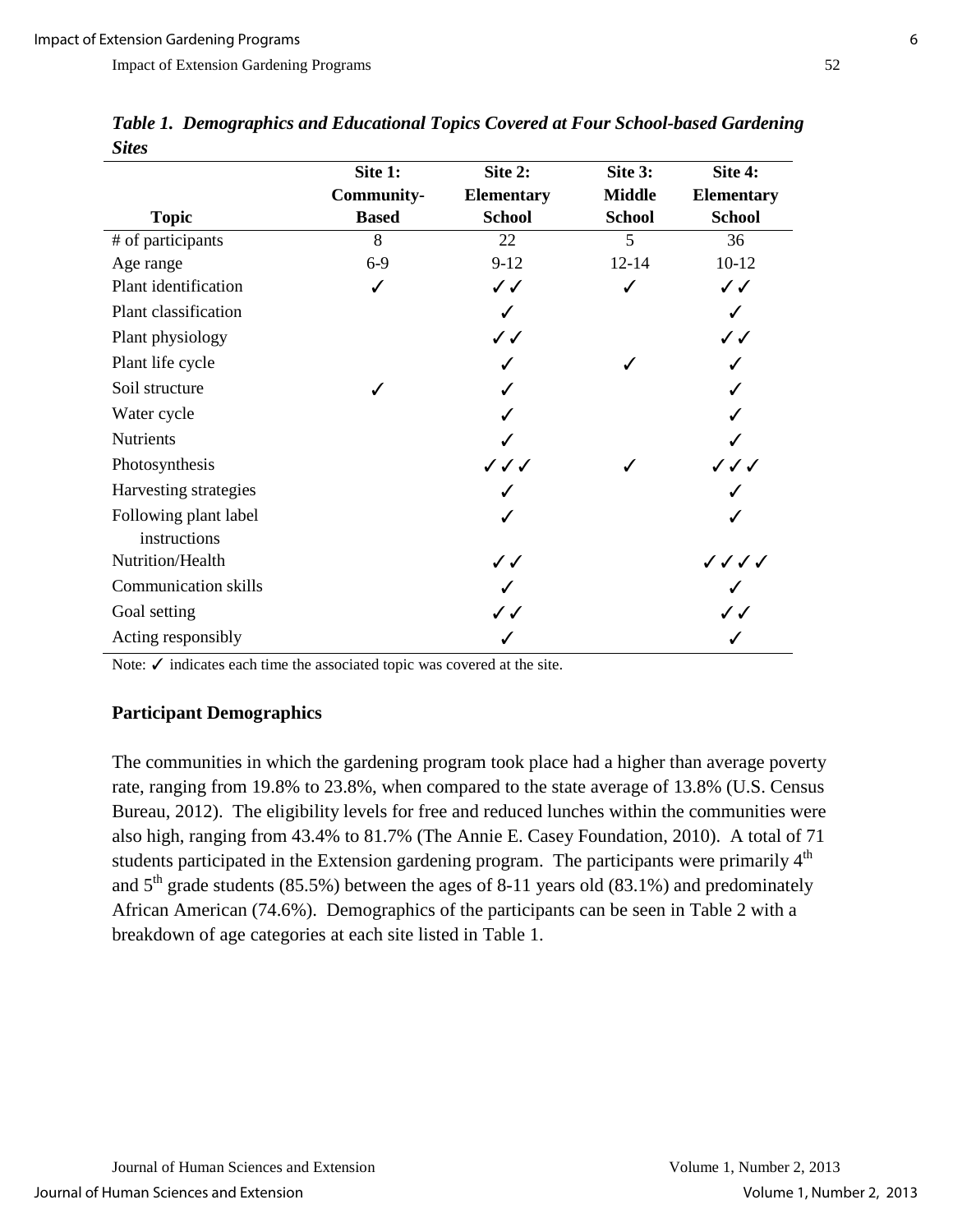| Table 2. Demographics of Participants at Four Schoot-based Gardening Sues (N = /1) |                  |               |  |  |
|------------------------------------------------------------------------------------|------------------|---------------|--|--|
|                                                                                    | $\boldsymbol{n}$ | $\frac{6}{6}$ |  |  |
| Grade                                                                              |                  |               |  |  |
| 1st-3rd                                                                            | 6                | 8.6           |  |  |
| 4th                                                                                | 23               | 33.3          |  |  |
| 5th                                                                                | 36               | 52.2          |  |  |
| 6th-9th                                                                            | $\overline{4}$   | 5.7           |  |  |
| Age                                                                                |                  |               |  |  |
| 7 and under                                                                        | $\overline{4}$   | 5.6           |  |  |
| $8-9$                                                                              | 17               | 23.9          |  |  |
| $10 - 11$                                                                          | 42               | 59.2          |  |  |
| 12 and older                                                                       | 8                | 11.3          |  |  |
| Gender                                                                             |                  |               |  |  |
| Male                                                                               | 45               | 63.4          |  |  |
| Female                                                                             | 26               | 36.6          |  |  |
| Race                                                                               |                  |               |  |  |
| <b>African American/Black</b>                                                      | 53               | 74.6          |  |  |
| Hispanic                                                                           | 13               | 18.3          |  |  |
| Caucasian/White                                                                    | $\overline{4}$   | 5.6           |  |  |
| Native American                                                                    | 1                | 1.4           |  |  |

*Table 2. Demographics of Participants at Four School-based Gardening Sites (N = 71)* 

#### **Staff Assessment**

In addition to surveying the program participants, a 15-question open-ended online survey was administered to staff members and individual teachers whose classrooms participated in the gardening program. Out of the fourteen staff members and teachers who were given the survey, twelve responded (85.7% response rate). The questions asked participants to describe the challenges they faced and the value they saw in the gardening program. The survey also asked participants to describe how they felt the students reacted to the program and whether they thought that community awareness about nutrition and health had changed as a result of the program.

The responses were coded for dominant themes by a researcher who had minimal contact with the gardening project and was viewing the data from an outside perspective. Initially, all statements referring to any aspect of health (physical activity, nutrition, or eating and consuming vegetables) were identified. Quotes were then placed into emergent themes depending on the type of health activity to which the statement most closely pertained. Finally, quotes were examined only within their dominant theme to determine subthemes and finalized. The researcher kept an audit trail, used peer debriefing with two faculty members with extensive Extension programming experience, and then member checked the data with staff members from the program to ensure the trustworthiness of the findings (Lincoln & Guba, 1985).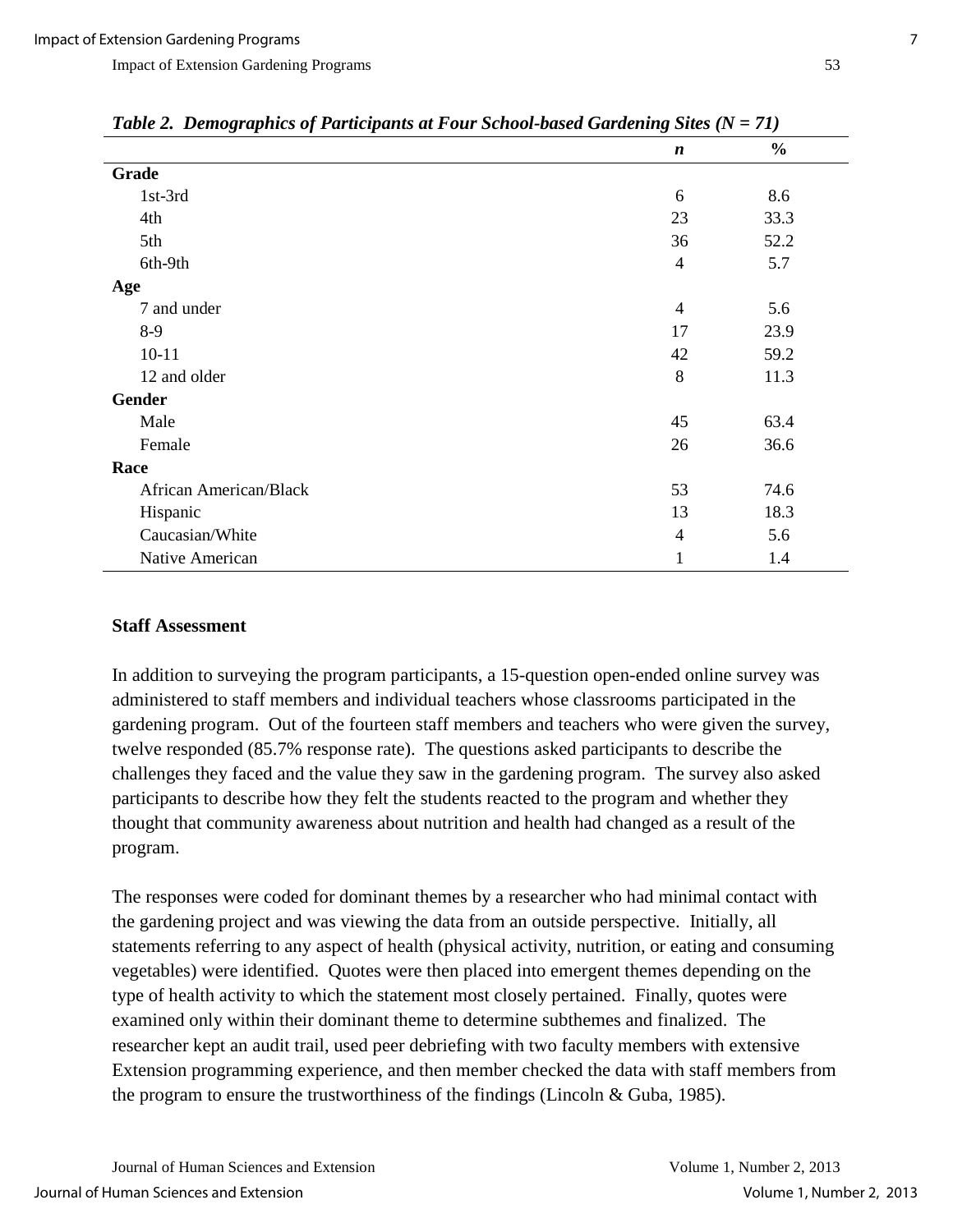#### **Results**

## **Health Attitudes and Behaviors**

The results of the Attitude towards Health index scores showed no statistical changes in the overall index score and only a slight increase from the initial index score of 4.20 to the score of 4.29 at the end of the school year (Table 3). Also, none of the individual questions making up this averaged index had statistically significant changes. Out of all three questions that made up the Attitude towards Health index, students felt always living in a healthy community was the most important.

#### *Table 3. Participant Attitude towards Health (N = 71)*

|                                             | <b>Pretest</b> | <b>Posttest</b> |            |
|---------------------------------------------|----------------|-----------------|------------|
|                                             | M(SD)          | M(SD)           | $\Delta M$ |
| Overall Attitude towards Health             | 4.20(.75)      | 4.29(0.75)      | $+.09$     |
| I go to the doctor for a checkup every year | 4.00(1.32)     | 4.18(1.21)      | $+.18$     |
| I do physical exercises every day           | 3.99(1.12)     | 4.08(1.09)      | $+.09$     |
| Living in a healthy community is important  | 4.61(.73)      | 4.59(.82)       | $-.02$     |
|                                             |                |                 |            |

Note: Scale: 1 = *Never*, 2 = *Occasionally*, 3 = *Sometimes*, 4 = *Most of the Time*, 5 = *Always*

Prior to engagement in the gardening program, participants scored an average of 3.47 on the Preference towards Healthy Food index (Table 4). At the end of the school year, this score had decreased .07 points to 3.41. This was not a statistically significant change and represents only a slight shift in agreement level and frequency of performing specific activities. The item regarding eating fast food was reverse coded into the index, and the decrease in response to this statement represents a healthy change, but this is also not statistically significant.

## *Table 4. Participant Preference towards Healthy Food (N = 71)*

|                                                 | <b>Pretest</b> | <b>Posttest</b> |                   |
|-------------------------------------------------|----------------|-----------------|-------------------|
|                                                 | M(SD)          | M(SD)           | $\Delta$ $\bm{M}$ |
| Overall Preference towards Healthy Food         | 3.47(.82)      | 3.41(.73)       | $-.07$            |
| I eat fast food every day (RC)                  | 2.99(1.24)     | 2.63(1.28)      | $-.36$            |
| I eat green vegetables every day                | 3.28(1.15)     | 3.41(1.12)      | $+.13$            |
| I think it is important to eat green vegetables | 4.15(1.20)     | 4.18(1.03)      | $+.03$            |

Note: Scale: 1 = *Never*, 2 = *Occasionally*, 3 = *Sometimes*, 4 = *Most of the Time*, 5 = *Always*; RC = Reverse Coded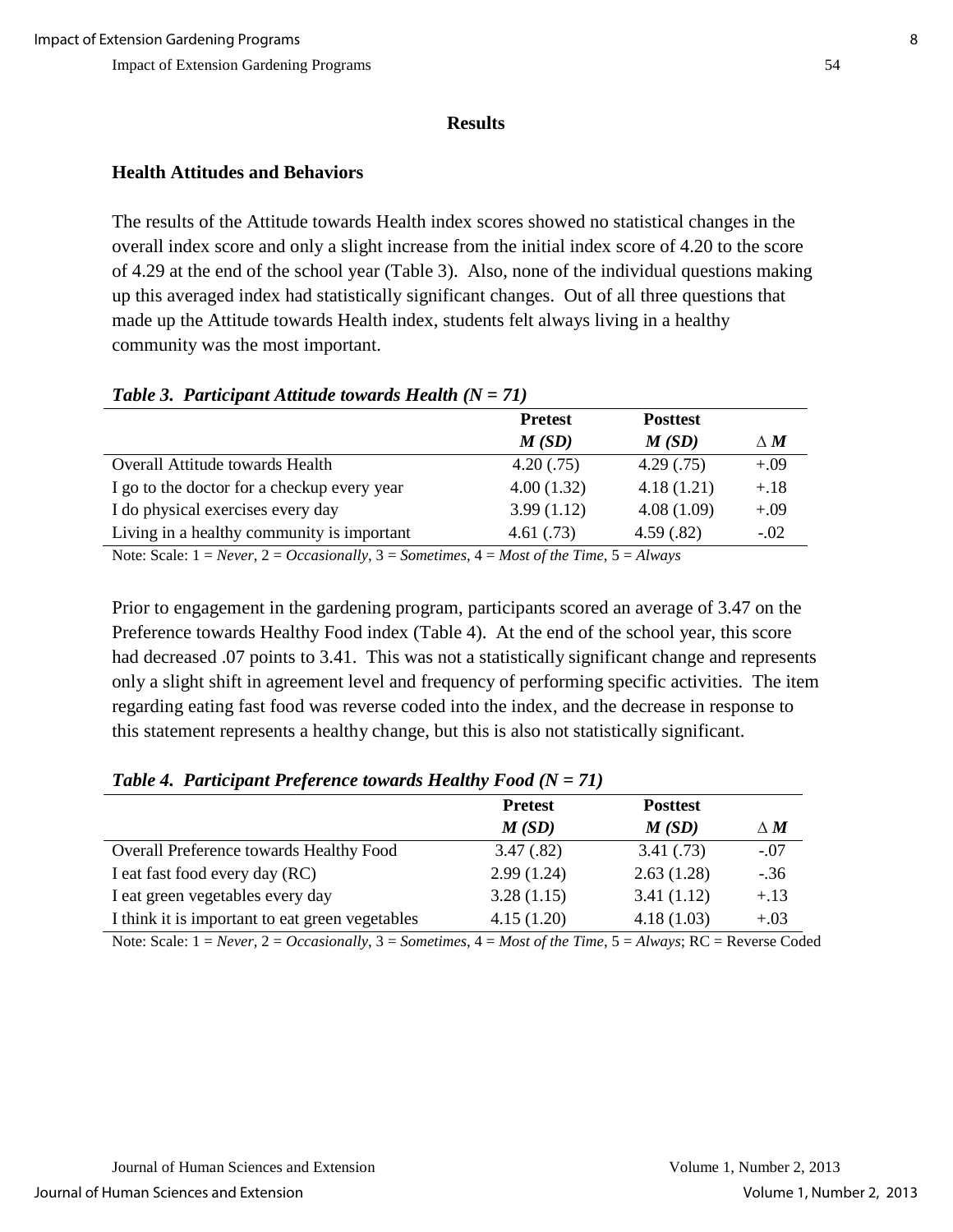## **Changes Based on Age, Gender, and Site Location Differences**

Crosstabulations were conducted to determine whether index changes related to health differed among key demographic factors and/or location. Table 5 exhibits changes in participant index scores based on age category (7 years and under; 8-9 years; 10-11 years; and 12 years and above). The indices with the highest positive change occurred within the 8-9 year old group.

| Tuble 5. Mean thuex Changes from Freest to Fostlest by Furticipant Age Group |         |            |            |              |  |
|------------------------------------------------------------------------------|---------|------------|------------|--------------|--|
| 7 and                                                                        |         |            |            |              |  |
|                                                                              | under   | 8-9        | 10-11      | 12 and above |  |
|                                                                              | $(n=4)$ | $(n = 17)$ | $(n = 42)$ | $(n=8)$      |  |
| Attitude towards Health                                                      | $-17$   | $+.18$     | $+.10$     |              |  |
| Preference towards Healthy Food                                              | $-92$   | $+.02$     | $-.04$     | $+.04$       |  |

*Table 5. Mean Index Changes from Pretest to Posttest by Participant Age Group* 

Changes in scores over time were examined by gender (Table 6). Females had slightly higher positive changes to their index scores after the intervention than males.

|  |  |  |  | Table 6. Mean Index Changes from Pretest to Posttest by Gender |
|--|--|--|--|----------------------------------------------------------------|
|--|--|--|--|----------------------------------------------------------------|

| . .                             |            |               |                   |  |
|---------------------------------|------------|---------------|-------------------|--|
|                                 | Male       | <b>Female</b> | <b>Difference</b> |  |
|                                 | $(n = 45)$ | $(n = 26)$    | (Male–Female)     |  |
| Attitude towards Health         | $+.07$     | $+.12$        | $-.05$            |  |
| Preference towards Healthy Food | $-.13$     | $+.04$        | - 17              |  |

Changes in scores were compared across the four different locations, showing the programming at the different locations each had strengths and weaknesses (Table 7). Site 4 had the highest positive changes while Site 2 had a moderate positive increase.

|                                 | Site 1:          | Site 2:           | Site 3:       | Site 4:           |
|---------------------------------|------------------|-------------------|---------------|-------------------|
|                                 | <b>Community</b> | <b>Elementary</b> | <b>Middle</b> | <b>Elementary</b> |
|                                 | <b>Program</b>   | <b>School</b>     | <b>School</b> | <b>School</b>     |
|                                 | $(n = 8)$        | $(n = 22)$        | $(n = 5)$     | $(n = 36)$        |
| Attitude towards Health         | $-.13$           | $+.02$            | $-.20$        | $+.22$            |
| Preference towards Healthy Food | $-1.17$          | $+.14$            | $+.07$        | $+.04$            |

*Table 7. Mean Index Changes from Pretest to Posttest by Location* 

An ANCOVA was conducted to assess whether the difference in scores between the pretest and posttest were related to whether or not the participant was in the control group or in the experimental group. The ANCOVA test allowed the researcher to control for external factors likely to be highly correlated to the dependent variable. A *p*-value of less than .05 represented a significant difference between the control and experimental group. There was not a significant difference between the control and experimental groups on the Attitude towards Health index or the Preference towards Healthy Food index (Table 8).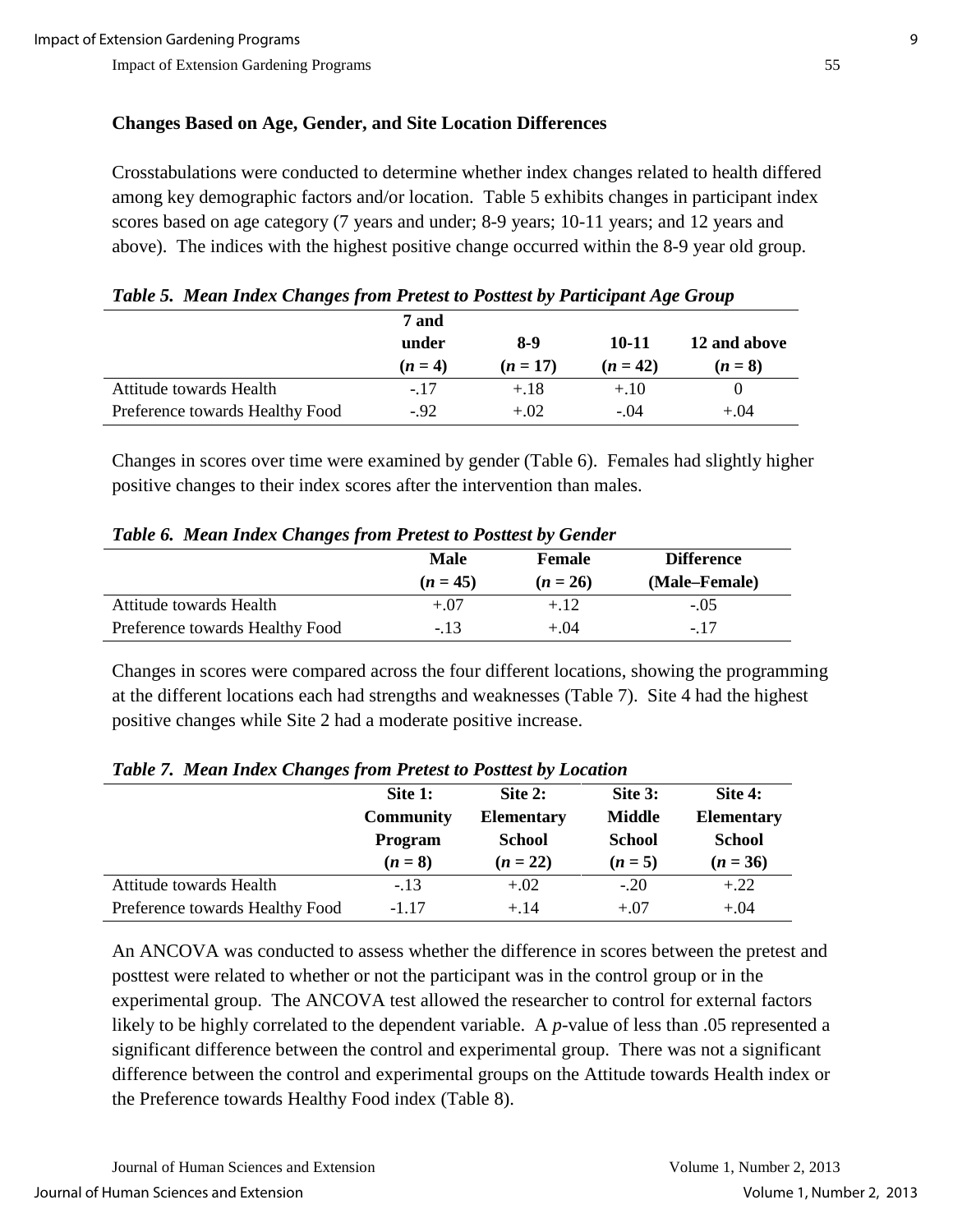| $\mathbf{u}$ $\mathbf{v}$       |                |                     |      |      |  |
|---------------------------------|----------------|---------------------|------|------|--|
|                                 | $\wedge M$     | $\wedge M$          |      |      |  |
|                                 | <b>Control</b> | <b>Experimental</b> |      |      |  |
|                                 | $(n=13)$       | $(n = 71)$          |      |      |  |
| Attitude towards Health         | $-26$          | .09                 | 2.06 | .155 |  |
| Preference towards Healthy Food | $-21$          | $-.07$              | .242 | .624 |  |

*Table 8. ANCOVA Results Comparing Index Changes between Experimental and Control Groups* 

#### **Staff Assessment**

The open-ended responses were coded into dominant themes related to health. Four themes emerged including (1) Consumption of Vegetables, (2) Physical Activity, (3) Nutrition Education, and (4) Extending the Lessons to the Home Environment.

The Consumption of Vegetables theme had four subthemes, *preference for vegetables*, *consumption of vegetables by nonstudents, consumption by students' families*, and *direct consumption by students* themselves. The first subtheme was *preference for vegetables*. Staff and teachers reported the students increased their preference to eat vegetables, especially those grown in the garden. One respondent mentioned, "When the children grow green foods, their desire to eat them increases." Another described that the students showed an increased desire to eat the vegetables that they grew. On the other hand, one respondent stated, "The children already know what is healthy and what is not. They still choose candy."

The second subtheme was *consumption of vegetables by nonstudents*. Produce grown in the various sites' gardens was consumed by community members, and in one case, a teacher. One respondent reported, "The students shared what they grew with the adults in the community." One teacher was given vegetables by students and said, "My most valuable learning experience with the Red Clay garden project was harvesting and then eating the vegetables my own students had a hand in planting."

The third subtheme was *consumption of vegetables by students' families*. A very common use of the vegetables across the various sites was to be harvested and taken home with the children to be shared with their families. Respondents reported the children "had the chance to take home some of the crops" and that they "shared their produce with their families." The children enjoyed taking the vegetables home, and one respondent noted that the children "thought this was quite grown up."

The fourth subtheme was *consumption of vegetables by students.* In one site, "vegetables from the gardens were prepared at the schools with some parents participating." Another respondent reported that students "tried new [vegetables]" as a result of the program.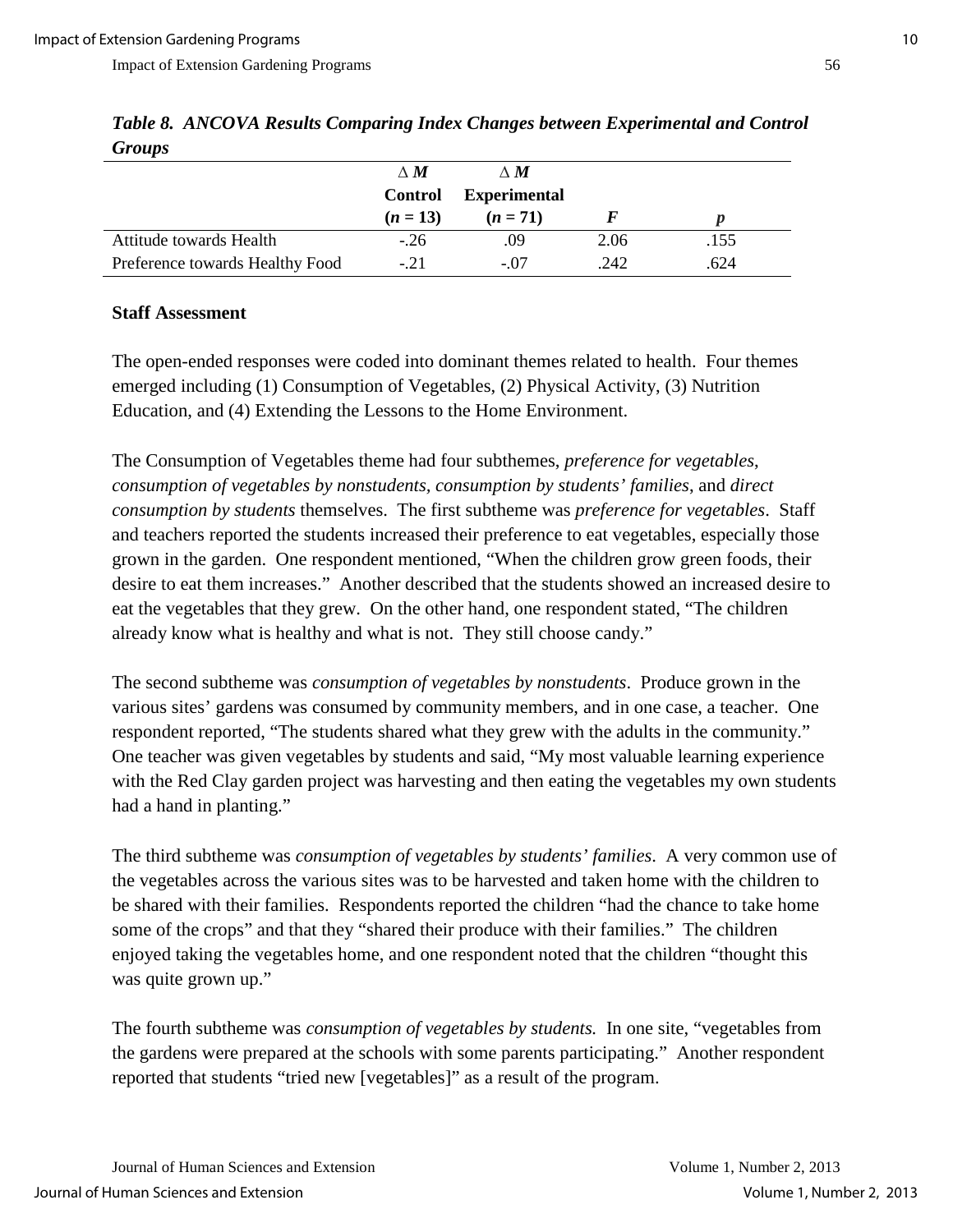The second dominant theme was Physical Activity*.* Respondents reported the students engaged in activities related to *preparing the garden for planting*, *planting vegetables*, *caring for the garden*, and *harvesting*. While preparing the garden for planting, students "removed any rocks or debris left from the last garden." Another respondent reported that "after harvesting, the team and students [worked] on tilling and turning the soil with the compost left from last semester, to prepare them for the upcoming planting season." They then helped plant the vegetables and took care of the plants as they grew. The students watered, weeded, and removed insects that could be harmful to the plants. When it came time to harvest the plants, the respondents noticed that the students "loved to pick crops" and followed directions well, "The adults would show [the students] how to pick a crop then they would go behind them and do it themselves."

The third dominant theme was Nutrition Education. The two subthemes emerging within the nutrition education theme were *awareness about healthy eating* and *ability to identify vegetables*. Students and community members were more aware of the benefits of healthy eating, mostly as a result of students communicating to friends and family. For example, "This project may have complimented…information [to] help the students learn how to communicate issues concerning good nutrition to their parents" and "Many students [shared] what they learned with family and friends." Also, students learned how to identify different vegetables by "knowing which vegetables were which and how to tell them apart."

The final dominant theme was Extending the Lessons to the Home Environment. In some cases, respondents reported students expanded their gardening program by starting gardens of their own at home with their parents. For example "Some students shared that they had started a garden at home as a result of the project" and "One student's parents decided to grow a garden to help with the cost of groceries."

### **Discussion**

SCT explains how the environment surrounding an individual influences attitude and behavioral changes (Bandura, 1986). The school gardening intervention described in this study aimed to change the environment by introducing an Extension gardening program into schools and community-based sites. Results from the *t*-test showed that the two health-related indices, Attitude towards Health and Preference towards Healthy Food, did not change significantly when measurements taken before and after the intervention were compared. The lack of significant results around Attitudes towards Health and Preference towards Healthy Food may suggest that the environment was not altered enough to result in significant attitude and behavioral changes.

There were not many staff members who reported the participants had actually consumed the vegetables even though they participated in hands-on activities. This finding is in direct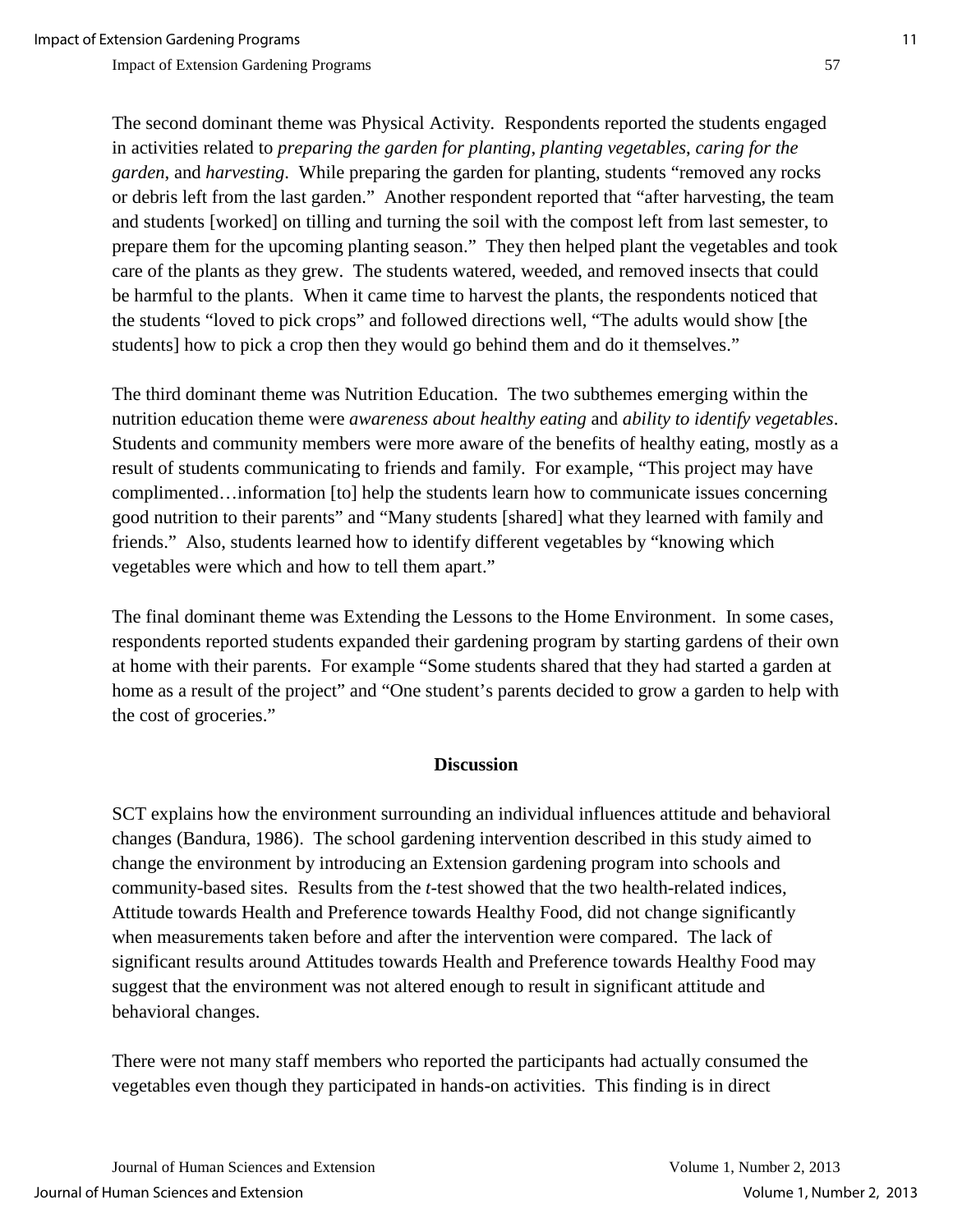opposition to previous studies that have shown school gardening programs increased participants' willingness to try vegetables grown in the garden (Heim et al., 2009; Morris et al., 2001). Using SCT theory, participants' attitudes about consuming vegetables should have increased as a result exposure to peer modeling.

In addition, participants did not report being more physically active after engaging in the program. However, the staff and teachers reported that the participants were very involved in all aspects of planting, caring for, and harvesting the gardens. It is possible that the participants did not consider gardening activities to be physical activity, and therefore, did not report a large change over time in their activity level.

When pretest and posttest scores were compared, participants' knowledge about nutrition did not change significantly. After the program, the participants had a moderately neutral perspective about the importance of eating green vegetables every day, implying that targeted nutrition information may be needed for participants to understand the importance of regular vegetable consumption.

Although it was a proposed activity, only 22%  $(n = 15)$  of the participants reported keeping a gardening journal. The SCT framework would suggest that, had it been done, journaling would change the environment (by creating a new activity for the participants) and require a specific behavior (writing in the journal), which could lead to increased knowledge and positive attitudes around good nutrition.

Finally, some participants planting their own gardens at home suggests that the participants were able to gather enough knowledge and practice working in all stages of gardening to feel confident in implementing their own garden with the help of their parents. It also suggests that these participants had high positive attitudes around gardening that made them interested in beginning their own at home.

This study does have limitations. Due to lack of detailed records about individual attendance and low levels of engagement in specific gardening supplemental activities (such as keeping a journal or giving a verbal presentation to others), researchers were not able to examine how these activities may have impacted overall participant learning and behavioral outcomes. Secondly, while there was a gardening curriculum that guided instruction, it was not known how closely site coordinators followed the curriculum and the specific order of topical instruction they chose.

## **Recommendations**

The findings of this study show that participants did not engage in eating more vegetables. Perhaps Extension educators need to consider building in vegetable preparation and consumption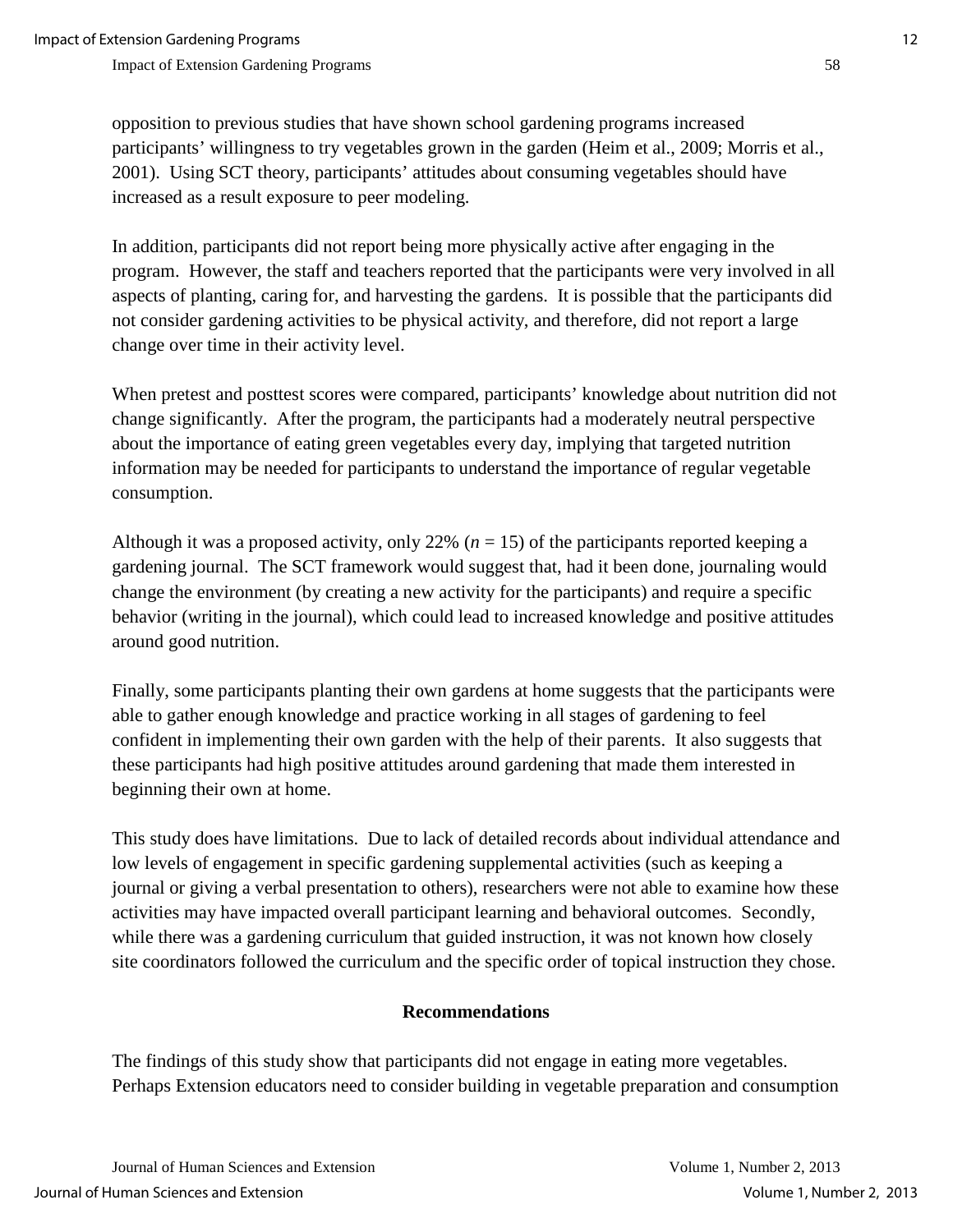as part of the on-site curriculum. Including a taste test during class could introduce participants to new vegetable and fruit choices to which limited resource students are not normally exposed, starting them off on the right food practices. Should this be implemented, research could be conducted examining participants' willingness to try fruits and vegetables, both before and after the program, to see if exposure and preparation lessons changed their healthy eating behaviors.

While the participants did not believe they had increased their level of physical activity by working in the garden, the program staff disagreed and believed it had increased. It is possible that the participants did not consider the gardening activities to be physical activity. Extension educators should emphasize and discuss the different types of physical activity in which the participants engage while gardening, such as bending, pulling, and lifting. This could increase the participants' knowledge of different types of physical activity. In addition, a research study tracking participant activity during a set time period while engaged in the gardening program would be a way to objectively measure the actual physical activity carried out by participants. A study of this kind could be used to accurately report the physical benefits of garden programs.

Last, participant nutrition knowledge levels did not increase as expected. Targeted nutritional information about vegetable consumption needs to be shared throughout the program to maximize participant increases in nutritional knowledge. Extension educators could incorporate game show style questions about nutritional information as part of the curriculum when planting and harvesting. Assignments could also be included where students are encouraged to discuss their attitudes towards vegetables and fruits in their gardening journals. Based on Social Cognitive Theory (Bandura, 1986), expressed attitudes are strong drivers of behavior and will interact positively with the learning experience. By encouraging participants to explore their attitudes towards fruits and vegetables and to reflect upon what they like and do not like about them including nutritional value, they will be more likely to retain information. Research examining the impacts of journaling as part of a gardening project would also assist in understanding the direct impact of reflection on knowledge and attitude changes within at-risk youth. With obesity levels increasing among minority populations, it is more important than ever to prepare at-risk children to make healthy lifestyle and nutritional choices to assist them in living longer and healthier lives.

#### **References**

The Annie E. Casey Foundation. (2010). *Students eligible to participate in free/reduced lunch-2010/2011.* Available at http://datacenter.kidscount.org/data/bystate/Rankings.aspx?state=FL&ind=5403.

Armstrong, D. (2000). A survey of community gardens in upstate New York: Implications for health promotion and community development. *Health & Place, 6*(4), 319–327. doi:10.1016/S1353-8292(00)00013-7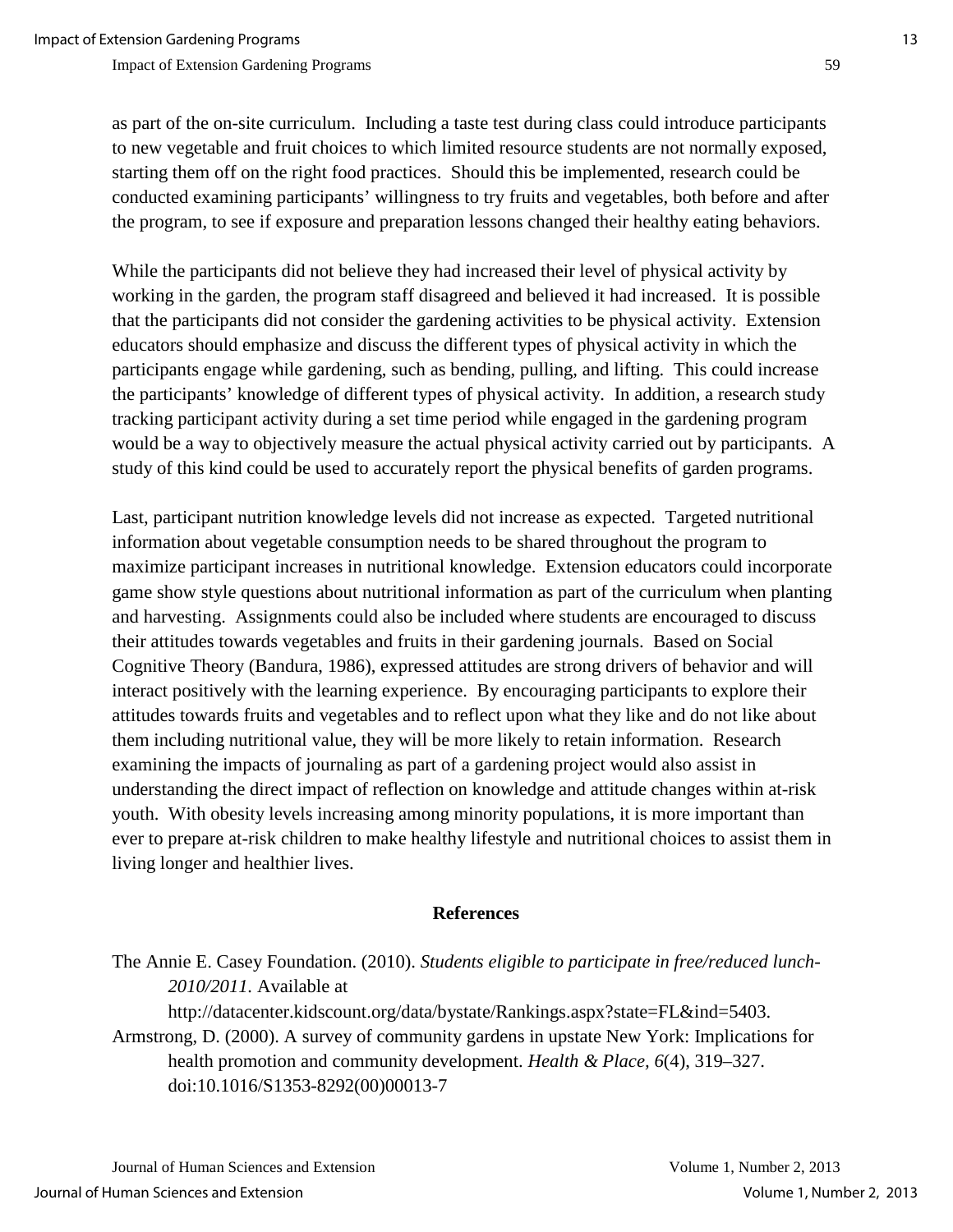- Bandura, A. (1986). *Social foundations of thought and action: A social cognitive theory.* Englewood Cliffs, NJ: Prentice Hall.
- Beckman, L. L., & Smith, C. (2008). An evaluation of inner-city youth garden program participants' dietary behavior and garden and nutrition knowledge. *Journal of Agricultural Education, 49*(4), 11–24. doi:10.5032/jae.2008.04011
- Biro, F. M., & Wien, M. (2010). Childhood obesity and adult morbidities. *American Journal of Clinical Nutrition, 91*(5), 14995–15055. doi:10.3945/ajcn.2010.28701B
- Blair, D. (2009). The child in the garden: An evaluative review of the benefits of school gardening. *Journal of Environmental Education, 40*(2), 15–38. doi:10.3200/JOEE.40.2.15-38
- California Department of Education. (2007). *A healthy nutrition environment: Linking education, activity, and food through school gardens.* Nutrition Services Division. Available at http://www.cde.ca.gov/ls/nu/he/gardenoverview.asp.
- Freedman, D. S., Mei, Z., Srinivasan, S. R., Berenson, G. S., & Dietz, W. H. (2007). Cardiovascular risk factors and excess adiposity among overweight children and adolescents: The Bogalusa Heart Study. *Journal of Pediatrics*, *150*(1), 12–17. doi:10.1016/j.jpeds.2006.08.042
- Glanz, K., & Eriksen, M. P. (1993). Individual and community models for dietary behavior change. *Journal of Nutrition Education, 25*(2), 80–86. doi:10.1016/S0022- 3182(12)80969-1
- Han, J. C., Lawlor, D. A., & Kimm, S. Y. (2010). Childhood obesity. *Lancet*, *375*(9727), 1737– 1748. doi:10.1016/S0140-6736(10)60171-7
- Heim, S., Stang, J., & Ireland, M. (2009). A garden pilot project enhances fruit and vegetable consumption among children. *Journal of the American Dietetic Association, 109*(7), 1220–1226. doi:10.1016/j.jada.2009.04.009
- Hermann, J. R., Parker, S. P., Brown, B. J., Siewe, Y. J., Denney, B. A., & Walker, S. J. (2006). After-school gardening improves children's reported vegetable intake and physical activity. *Journal of Nutrition Education and Behavior*, *38*(3), 201–202. doi:10.1016/j.jneb.2006.02.002
- Hess, A. J., & Trexler, C. J. (2011). A qualitative study of agricultural literacy in urban youth: What do elementary students understand about the agri-food system? *Journal of Agricultural Education, 52*(4), 1–12. doi:10.5032/jae.2011.04001
- Hillison, J. (1998). Agriculture in the classroom: Early 1900s style. *Journal of Agricultural Education, 39*(2), 11–18. doi:10.5032/jae.1998.02011
- Lincoln, Y. S., & Guba, E. G. (1985). *Naturalistic inquiry*. Beverly Hills, CA: Sage Publications.
- McAleese, J. D., & Rankin, L. L. (2007). Garden-based nutrition education affects fruit and vegetable consumption in sixth-grade adolescents. *Journal of the American Dietetic Association, 107*(4), 662–665. doi:10.1016/j.jada.2007.01.015
- Morris, J. L., Neustadter, A., & Zidenberg-Cherr, S. (2001). First-grade gardeners more likely to taste vegetables. *California Agriculture, 55*(1), 43–46. doi:10.3733/ca.v055n01p43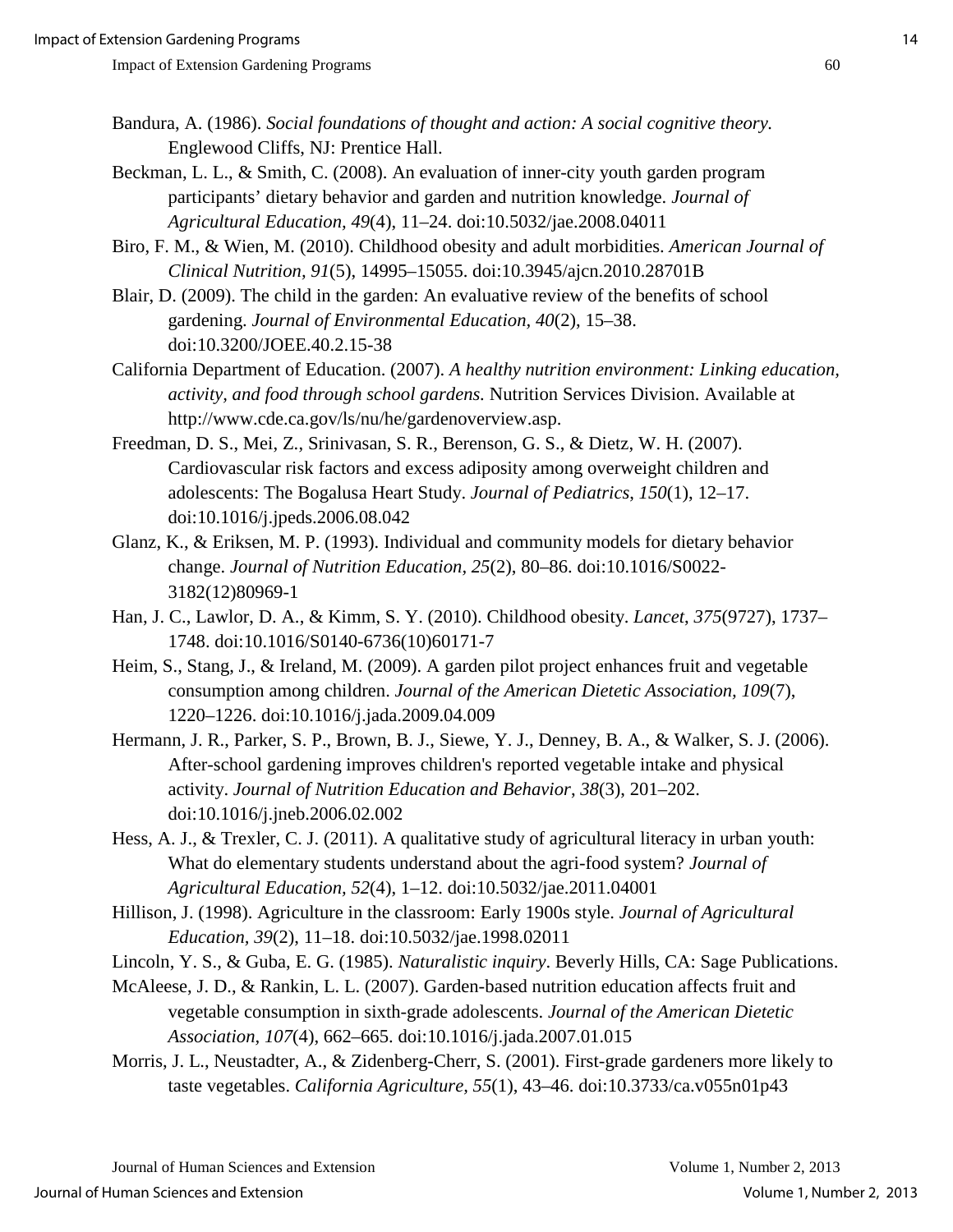Ogden, C., & Carroll, M. (2010). *Prevalence of obesity among children and adolescents: United States, trends 1963-1965 through 2007-2008.* Center for Disease Control and Prevention. Available at

http://www.cdc.gov/nchs/data/hestat/obesity\_child\_07\_08/obesity\_child\_07\_08.htm

- Ozer, E. J. (2007). The effects of school gardens on students and schools: Conceptualization and considerations for maximizing healthy development. *Health Education and Behavior, 34*(6), 846–863. doi:10.1177/1090198106289002
- Perry, C. L., Stone, E. J., Parcel, G. S., Ellison, R. C., Nader, P. R., Webber, L. S., & Luepker, R. V. (1990). School-based cardiovascular health promotion: The Child and Adolescent Trial for Cardiovascular Health (CATCH). *Journal of School Health, 60*(8)*,* 406–413. doi: 10.1111/j.1746-1561.1990.tb05960.x

Pigg, A. E., Waliczek, T. M., & Zajicek, J. M. (2006). Effects of a gardening program on the academic progress of third, fourth, and fifth grade math and science students. *HortTechnology, 16*(2), 262–264. Available at http://horttech.ashspublications.org/content/16/2/262.full.pdf+html

- Ratcliffe, M. M. (2007). *Garden-based education in school settings: The effects on children's vegetable consumption, vegetable preferences and ecoliteracy* (Doctoral dissertation). Retrieved from ProQuest Digital Dissertations. (UMI 3283796).
- Ratcliffe, M. M., Merrigan, K. A., Rogers, B. L., & Goldberg, J. P. (2011). The effects of garden experiences on middle school-aged students' knowledge, attitudes, and behaviors associated with vegetable consumption. *Health Promotion Practice, 12*(1), 36–43. doi:10.1177/1524839909349182
- Reynolds, K. D., Hinton, A. W., Shewchuk, R. M., & Hickey, C. A. (1999). Social cognitive model of fruit and vegetable consumption in elementary school children. *Journal of Nutrition Education, 31*(1), 23–30. doi:10.1016/S0022-3182(99)70381-X
- Serdula, M. K., Ivery, D., Coates, R. J., Freedman, D. S., Williamson, D. F., & Byers, T. (1993). Do obese children become obese adults? A review of the literature. *Preventive Medicine*, *22*(2), 167–177. doi:10.1006/pmed.1993.1014
- Sims, L. S. (1987). Nutrition education research: Reaching toward the leading edge. *Journal of the American Dietetic Association, 87*(9 Suppl), S10–18.
- Sutherland, E. R. (2008). Obesity and asthma. *Immunology and Allergy Clinics of North America, 28*(3), 589–602. doi:10.1016/j.iac.2008.03.003

U.S. Census Bureau. (2012). *State and county quickfacts.* Available at http://quickfacts.census.gov/

- Whitaker, R. C., Wright, J. A., Pepe, M. S., Seidel, K. D., & Dietz, W.H. (1997). Predicting obesity in young adulthood from childhood and parental obesity. *New England Journal of Medicine*, 3*37*(13), 869–873. doi:10.1056/NEJM199709253371301
- Whitlock, E. P., Williams, S. B., Gold, R., Smith, P. R., & Shipman, S. A. (2005). Screening and interventions for childhood overweight: A summary of evidence for the US Preventive Services Task Force. *Pediatrics, 116*(1), 125–144. doi:10.1542/peds.2005-0242